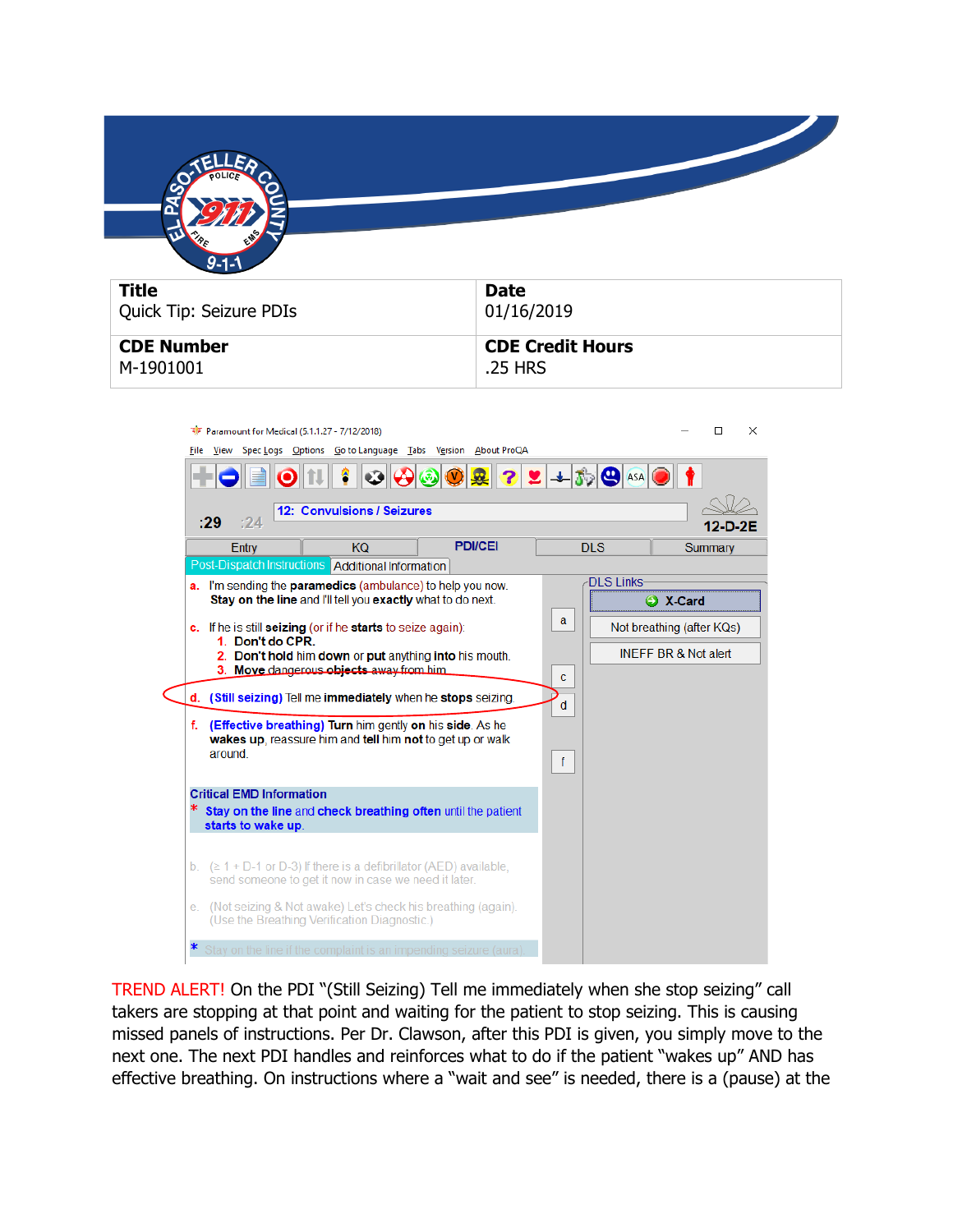

end or (Wait) before those points. However, protocol 12 does not have any instructions with the pre-instruction qualifier of "wait". See the stroke diagnostic for an example shot with "(Wait)":

| ProQA Diagnostic Tools Version: 5.1.0.39                                               |                                                                                                | $\Box$                     |  |
|----------------------------------------------------------------------------------------|------------------------------------------------------------------------------------------------|----------------------------|--|
| Abbreviations                                                                          | <b>Additional Info</b>                                                                         | <b>Limitations Warning</b> |  |
| <b>Stroke Diagnostic Tool</b>                                                          |                                                                                                |                            |  |
|                                                                                        | We need to do a quick test on him for the medics before they arrive. I want you to get close   |                            |  |
| enough to ask him to do three things.                                                  |                                                                                                |                            |  |
| Tell me when you're ready.                                                             |                                                                                                | <b>Answer Number</b>       |  |
|                                                                                        | Start Ive                                                                                      | <b>Selected</b>            |  |
| Ask him to smile.                                                                      | (Wait) Was the smile equal on both sides of his mouth?                                         |                            |  |
| C Normal smile                                                                         |                                                                                                |                            |  |
| C Slight difference in smile (possible difference)                                     |                                                                                                | $\pmb{0}$                  |  |
| C Cannot complete request (to smile)                                                   | C Only one side of mouth or face shows a smile (obvious difference)                            |                            |  |
|                                                                                        |                                                                                                |                            |  |
| Ask him to raise both arms above his head.                                             |                                                                                                |                            |  |
| (Wait) What was he able to do?                                                         |                                                                                                |                            |  |
| C Both arms raised equally<br>O One arm higher than other (both raised, but unequally) |                                                                                                |                            |  |
| Only one arm raised                                                                    |                                                                                                | $\mathbf{0}$               |  |
| C Cannot complete request (to raise arms)                                              |                                                                                                |                            |  |
| Ask him to say, "The early bird catches the worm."                                     |                                                                                                |                            |  |
| (Wait) Was he able to repeat it correctly?                                             |                                                                                                |                            |  |
| (Clarify) Was it slurred, garbled, or not understandable?                              |                                                                                                |                            |  |
| C Said correctly                                                                       |                                                                                                |                            |  |
| C Slurred speech<br>C Garbled or not understandable speech                             |                                                                                                | $\overline{0}$             |  |
| C Cannot complete request (to speak)                                                   |                                                                                                |                            |  |
|                                                                                        | @ 2004-2018 Priority Dispatch Corp. Protected by U.S. Patent 7,645,234. Other patents pending. |                            |  |
|                                                                                        | All rights reserved.                                                                           |                            |  |

REMEMBER! You can give patient care instructions at ANY point of the call.

If the patient is still seizing, select "X-Card" then the "unstable" pathway is most appropriate. If the patient comes out of the seizure after you have passed the first panel of PDIs and ALREADY gave the "(Still Seizing) Tell me immediately when she stop seizing" instruction then you need to make sure to select your "target" icon located on top of ProQA. Please see the example of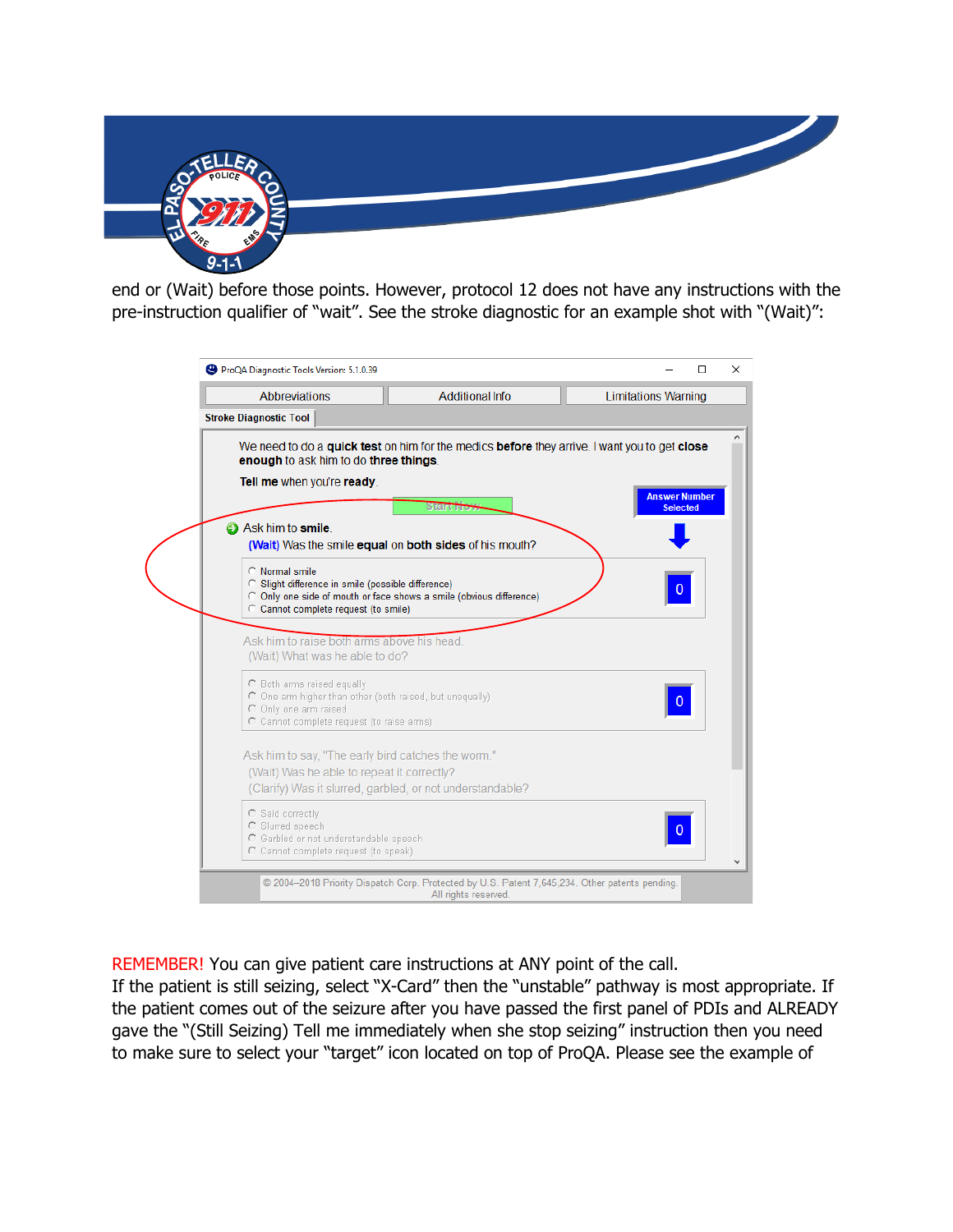

panel X50 with the seizure PDIs. At this point, you would complete all possible and appropriate PDIs. Please see panel X50 below: